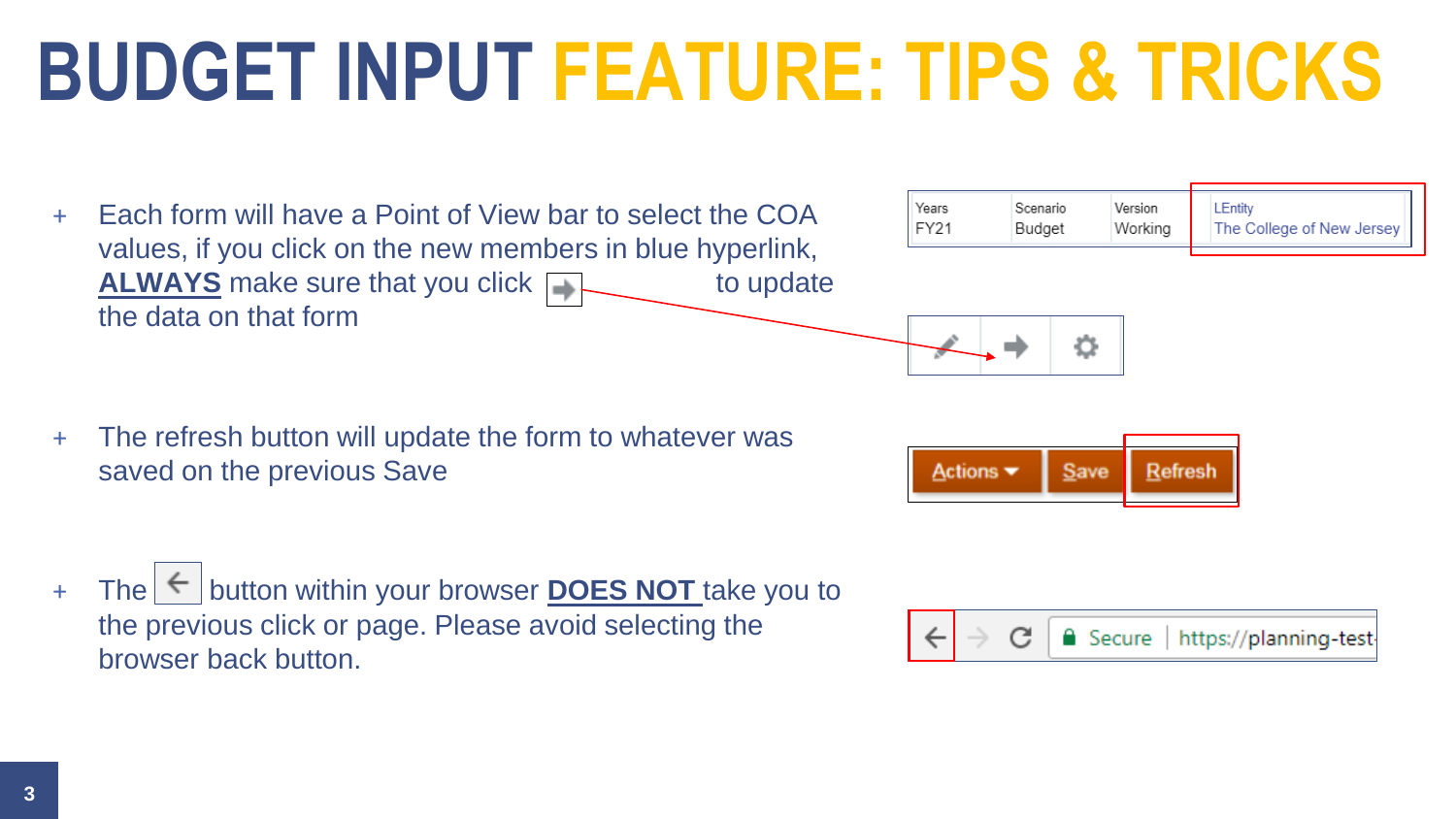# **Budget Input Select the Correct Category**

| <b>Select a Member</b>                                                           |                          |                           |                       | ∎ٌ<br>OK Cancel               | <b>Select a Member</b>                      |                                                                      |                           |                     | <b>Cancel</b><br>nã.         |
|----------------------------------------------------------------------------------|--------------------------|---------------------------|-----------------------|-------------------------------|---------------------------------------------|----------------------------------------------------------------------|---------------------------|---------------------|------------------------------|
| <b>Category</b><br>"100 - Instruction - General"                                 |                          |                           |                       |                               | <b>Category</b><br>"315 - Academic Support" |                                                                      |                           |                     |                              |
| Search Category                                                                  |                          |                           |                       | ¢.                            | Search Category                             |                                                                      |                           |                     | ☆                            |
| Category                                                                         |                          | <b>All Categories</b>     |                       | <b>Instruction</b>            | Category                                    |                                                                      | <b>All Categories</b>     |                     | ◆ 315 - Academic Support     |
| All Categories                                                                   | $\overline{\phantom{a}}$ | Default Category          | $\rightarrow$         | ◆ 100 - Instruction - General | All Categories                              | $\blacktriangleright$                                                | Default Category          | $\mathbb{D}^{\ast}$ | 320 - Student Services       |
|                                                                                  |                          | Instruction               | $\blacktriangleright$ | 105 - Instruction - Fall      |                                             |                                                                      | Instruction               |                     | 325 - Institutional Services |
|                                                                                  |                          | Research                  | $\mathbb{R}$          | 110 - Instruction - Winter    |                                             |                                                                      | Research                  |                     | 330 - Operation & Maintenan  |
|                                                                                  |                          | Non-Instruction           | $\mathbb{R}^n$        | 115 - Instruction - Spring    |                                             |                                                                      | Non-Instruction           | Þ.                  | 335 - Mandatory Transfers P  |
|                                                                                  |                          | <b>Auxiliary Category</b> | $\mathbb{R}$          | 120 - Instruction - Summer I  |                                             |                                                                      | <b>Auxiliary Category</b> | b.                  | 345 - Depreciation           |
|                                                                                  |                          |                           |                       | 125 - Instruction - Summer II |                                             |                                                                      |                           |                     | 350 - Fundraising            |
|                                                                                  |                          |                           |                       | 130 - Instruction - Summer    |                                             |                                                                      |                           |                     | 355 - Program Services       |
|                                                                                  |                          |                           |                       |                               |                                             |                                                                      |                           |                     | 360 - Restricted Funds Cont  |
|                                                                                  |                          |                           |                       |                               |                                             |                                                                      |                           |                     | 400 - GASB 75 OPEB Expense   |
| Category > All Categories > Instruction > 100 - Instruction - General<br>Members |                          |                           |                       | Members                       |                                             | Category > All Categories > Non-Instruction > 315 - Academic Support |                           |                     |                              |

To input budget and review reports, be sure to select the correct Category value. In general, all Schools use Category 100- Instruction. Academic but non-instructional uses 315- Academic Support. Administration uses Category 325- Institutional Services.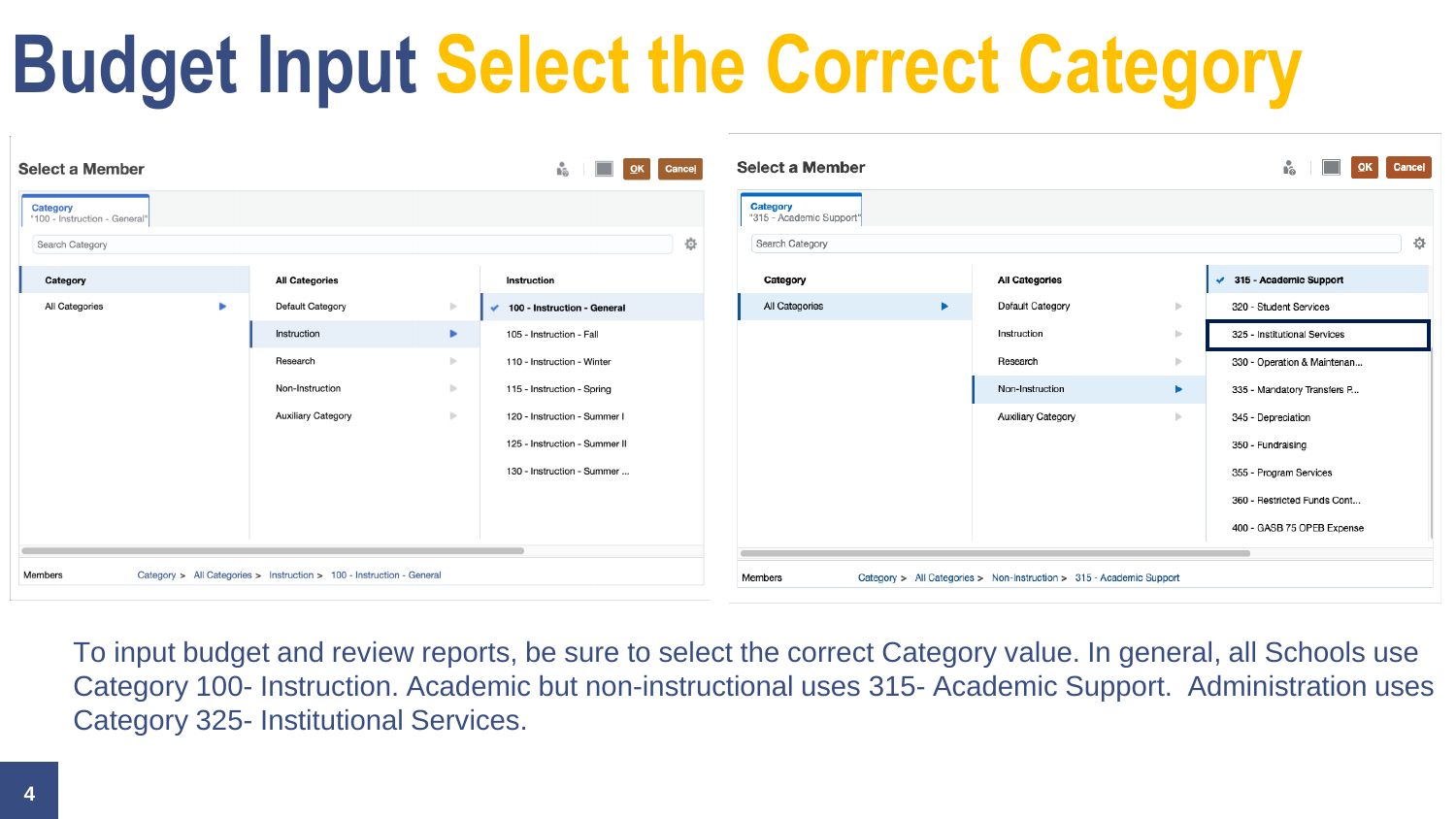# **BUDGET INPUT Org in Rows \_Programs**

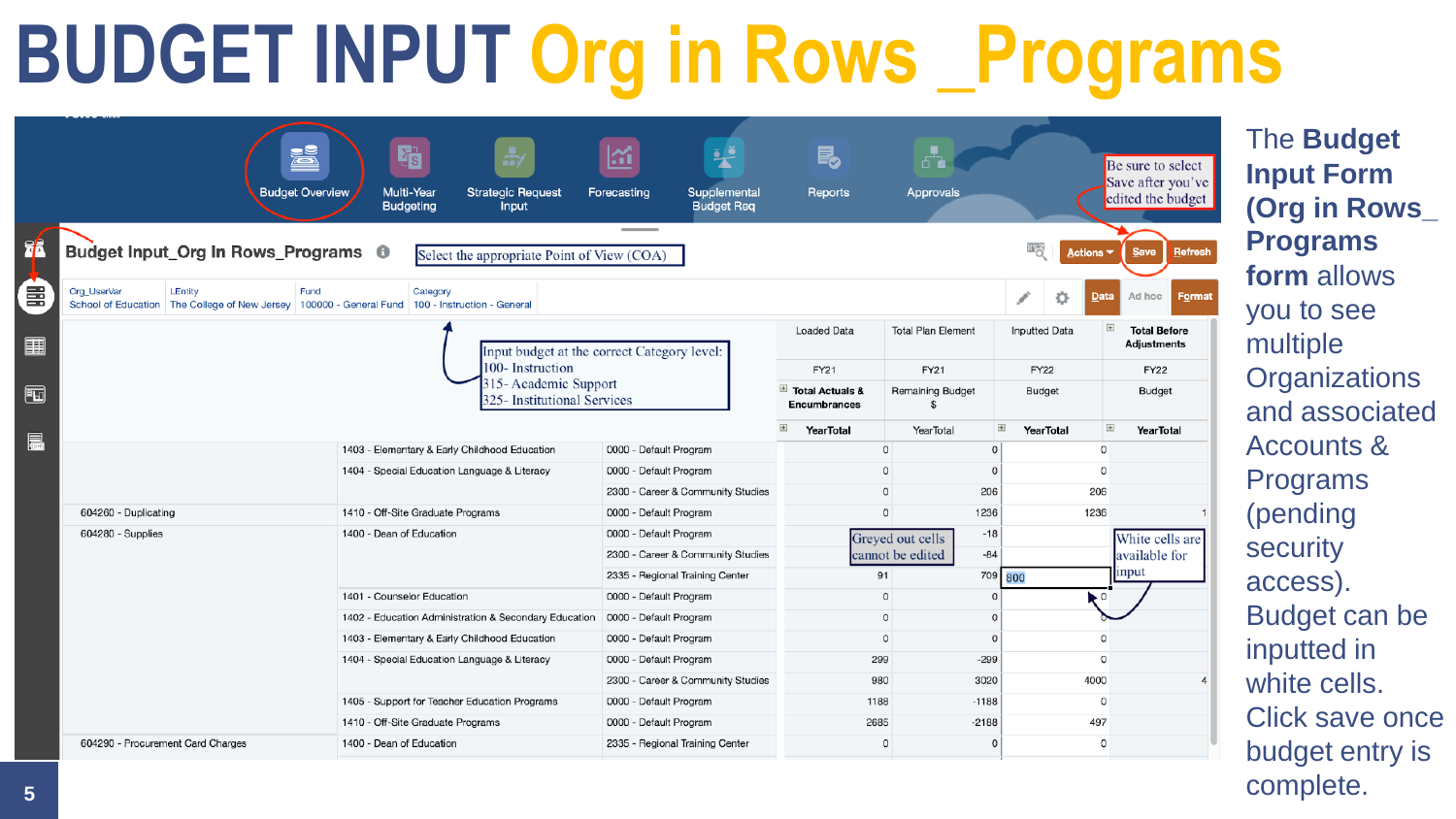### **DATA ENTRY ADD COMMENTS**

### **Comment directly on the form:**

- + Scroll to farthest right column on the form in which you are inputting
- + Enter comments directly into cell that corresponds with the row. Select Save. The cell will turn yellow indicating text has been entered.

| Fund<br>Category<br>100000 - General Fund 100 - Instruction - General<br>rsey |                                   |                      |                  | ◢ | ¢,<br>Data             | Ad hoc | <b>Format</b> |                                 |                   |  |
|-------------------------------------------------------------------------------|-----------------------------------|----------------------|------------------|---|------------------------|--------|---------------|---------------------------------|-------------------|--|
|                                                                               |                                   | <b>Inputted Data</b> |                  |   |                        |        |               |                                 |                   |  |
|                                                                               |                                   | <b>FY22</b>          |                  |   |                        |        |               |                                 |                   |  |
|                                                                               |                                   | Budget               |                  |   |                        |        |               |                                 |                   |  |
|                                                                               |                                   | Comments             |                  |   |                        |        |               |                                 | <b>FY22</b>       |  |
| 1410 - Ull-Site Graudate Programs                                             | UUUU - Delault Program            |                      |                  |   |                        |        |               |                                 |                   |  |
| 1405 - Support for Teacher Education Programs                                 | 0000 - Default Program            |                      |                  |   |                        |        |               |                                 | <b>Budget</b>     |  |
| 1400 - Dean of Education                                                      | 2335 - Regional Training Center   | add comments here    |                  |   |                        |        |               |                                 |                   |  |
| 1403 - Elementary & Early Childhood Education                                 | 0000 - Default Program            |                      |                  |   |                        |        |               |                                 |                   |  |
| 1404 - Special Education Language & Literacy                                  | 0000 - Default Program            |                      |                  |   |                        |        |               |                                 | Comments          |  |
|                                                                               | 2300 - Career & Community Studies |                      |                  |   | UUUU - Delault Program |        |               |                                 |                   |  |
|                                                                               | 2315 - SELL Contracts             |                      | Save  <br>Cancel |   |                        |        |               |                                 |                   |  |
| 1405 - Support for Teacher Education Programs                                 | 0000 - Default Program            |                      |                  |   | 0000 - Default Program |        |               |                                 |                   |  |
| 1410 - Off-Site Graduate Programs                                             | 0000 - Default Program            |                      |                  |   |                        |        |               |                                 |                   |  |
|                                                                               |                                   |                      |                  |   |                        |        |               | 2335 - Regional Training Center | add comments here |  |
|                                                                               |                                   |                      |                  |   | 0000 - Default Program |        |               |                                 |                   |  |

+ If there are no attachments and you are finished entering budget data and comments, save the form.